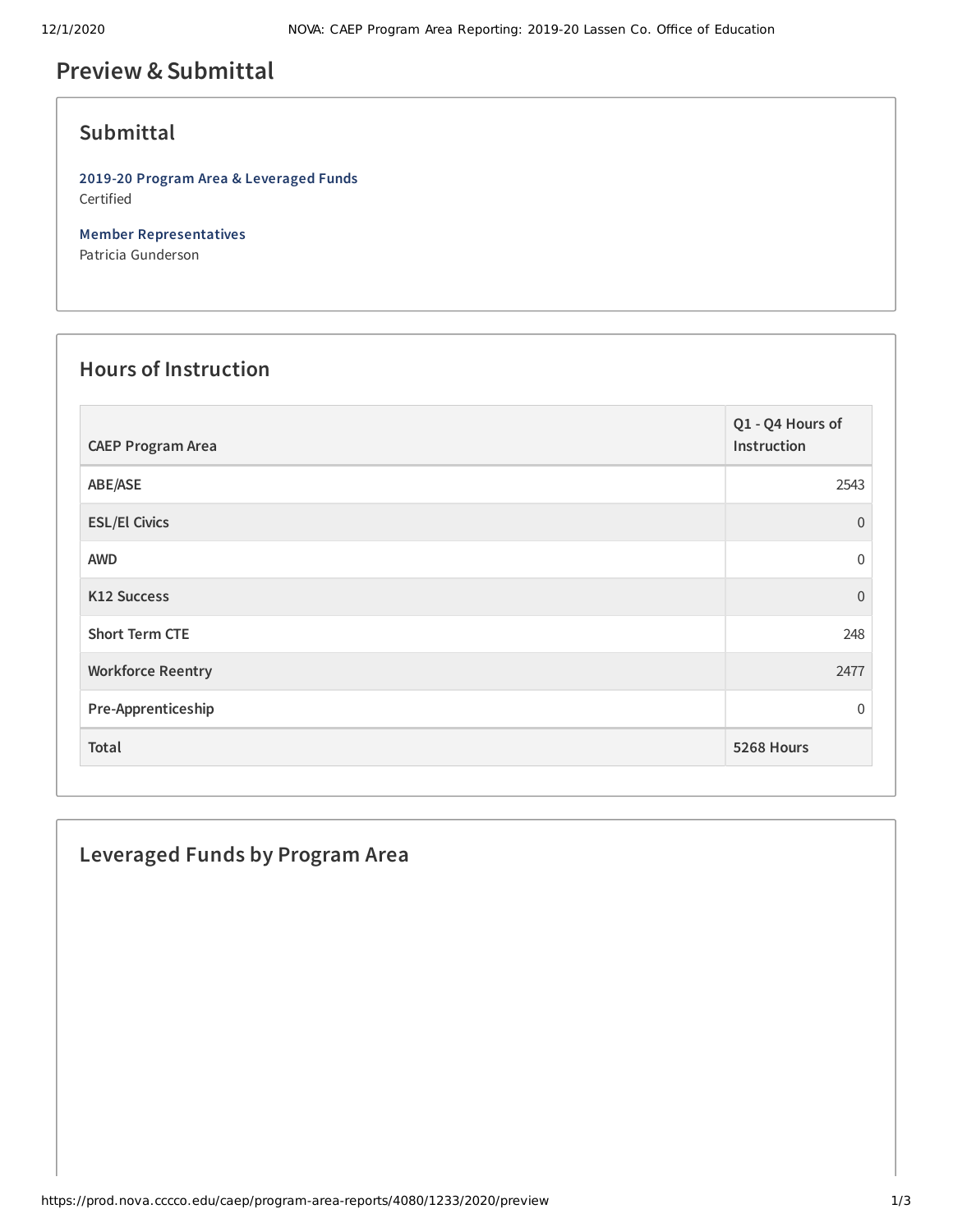12/1/2020 NOVA: CAEP Program Area Reporting: 2019-20 Lassen Co. Office of Education

| <b>Fund</b>                                  | <b>ABE/ASE</b> | ESL/El<br><b>Civics</b> | <b>AWD</b>            | K12<br><b>Success</b> | <b>Short</b><br><b>Term CTE</b> | Workforce<br>Reentry | Pre-<br>Apprenticeship | <b>Totals</b> |
|----------------------------------------------|----------------|-------------------------|-----------------------|-----------------------|---------------------------------|----------------------|------------------------|---------------|
| California Adult<br><b>Education Program</b> | \$41,132       | Not<br>Entered          | <b>Not</b><br>Entered | <b>Not</b><br>Entered | \$4,013                         | \$40,064             | Not Entered            | \$85,209      |
| <b>CalWORKs</b>                              | Not<br>Entered | <b>Not</b><br>Entered   | Not<br>Entered        | Not<br>Entered        | <b>Not</b><br>Entered           | Not Entered          | Not Entered            | \$0           |
| <b>NonCredit</b>                             | Not<br>Entered | Not<br>Entered          | Not<br>Entered        | Not<br>Entered        | Not<br>Entered                  | Not Entered          | Not Entered            | \$0           |
| <b>Perkins</b>                               | Not<br>Entered | Not<br>Entered          | Not<br>Entered        | Not<br>Entered        | Not<br>Entered                  | Not Entered          | Not Entered            | \$0           |
| <b>LCFF</b>                                  | Not<br>Entered | Not<br>Entered          | Not<br>Entered        | Not<br>Entered        | Not<br>Entered                  | Not Entered          | Not Entered            | \$0           |
| <b>Fees</b>                                  | Not<br>Entered | Not<br>Entered          | <b>Not</b><br>Entered | <b>Not</b><br>Entered | Not<br>Entered                  | Not Entered          | Not Entered            | \$0           |
| K12 Adult Ed Jail<br><b>Funds</b>            | Not<br>Entered | Not<br>Entered          | Not<br>Entered        | Not<br>Entered        | Not<br>Entered                  | Not Entered          | Not Entered            | \$0           |
| <b>WIOA II</b>                               | Not<br>Entered | <b>Not</b><br>Entered   | <b>Not</b><br>Entered | <b>Not</b><br>Entered | <b>Not</b><br>Entered           | Not Entered          | Not Entered            | \$0           |
| <b>Contracted Services</b>                   | Not<br>Entered | <b>Not</b><br>Entered   | <b>Not</b><br>Entered | Not<br>Entered        | Not<br>Entered                  | Not Entered          | Not Entered            | \$0           |
| In-kind<br><b>Contributions</b>              | \$12,893       | <b>Not</b><br>Entered   | <b>Not</b><br>Entered | <b>Not</b><br>Entered | \$1,257                         | \$12,558             | Not Entered            | \$26,708      |
| <b>Totals</b>                                | \$54,025       | \$0                     | \$0                   | \$0                   | \$5,270                         | \$52,622             | \$0                    | \$111,917     |

## **Certification**

**25 Lassen-Modoc Adult Education Consortium - Primary Contact**

**Terry Bartley** Lassen College Comptroller [tbartley@lassencollege.edu](mailto:tbartley@lassencollege.edu)

**Carol Growdon** [cgrowdon@lassencollege.edu](mailto:cgrowdon@lassencollege.edu)

Approved by Carol Growdon

**12/01/2020 02:56 PM PST**